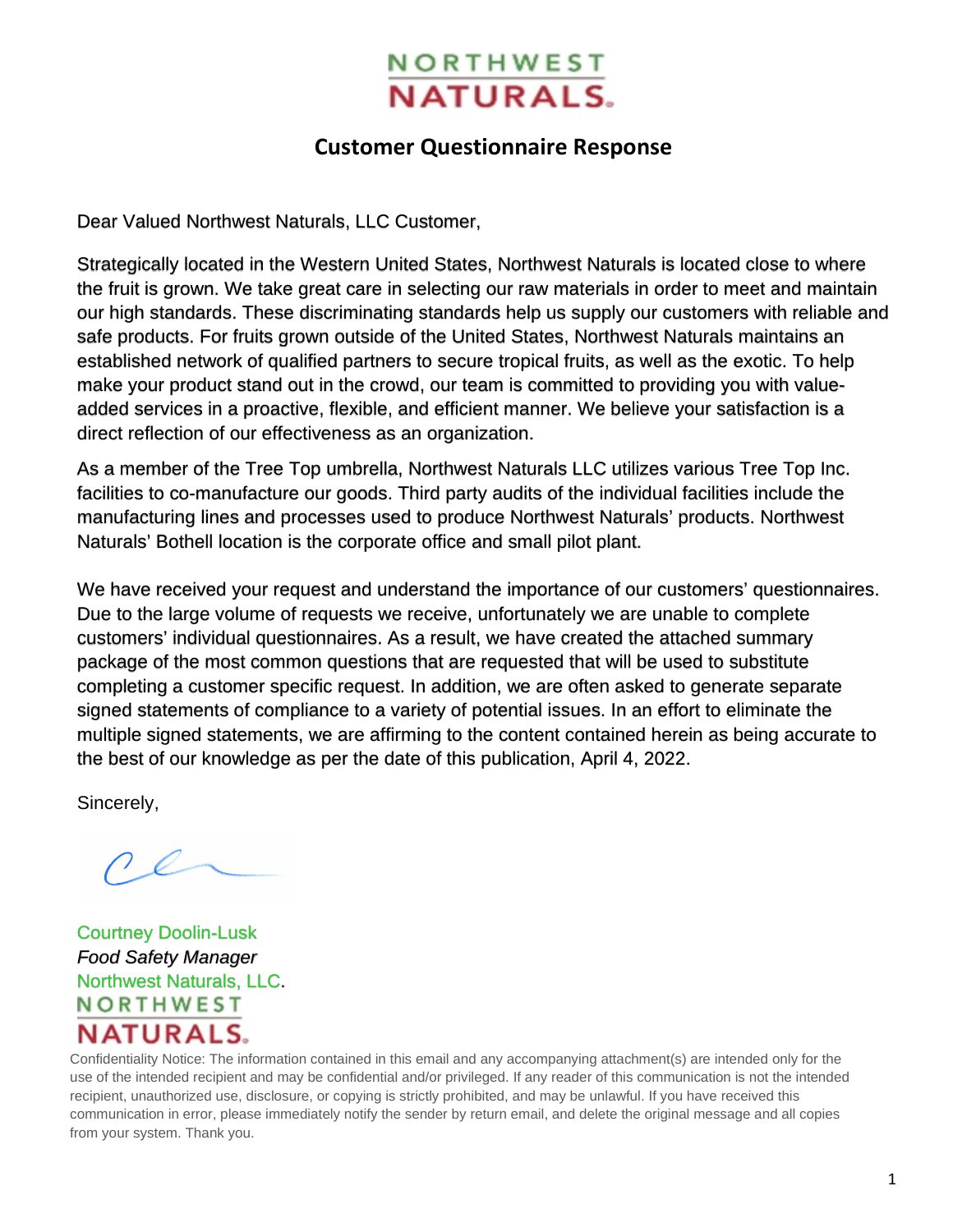# Index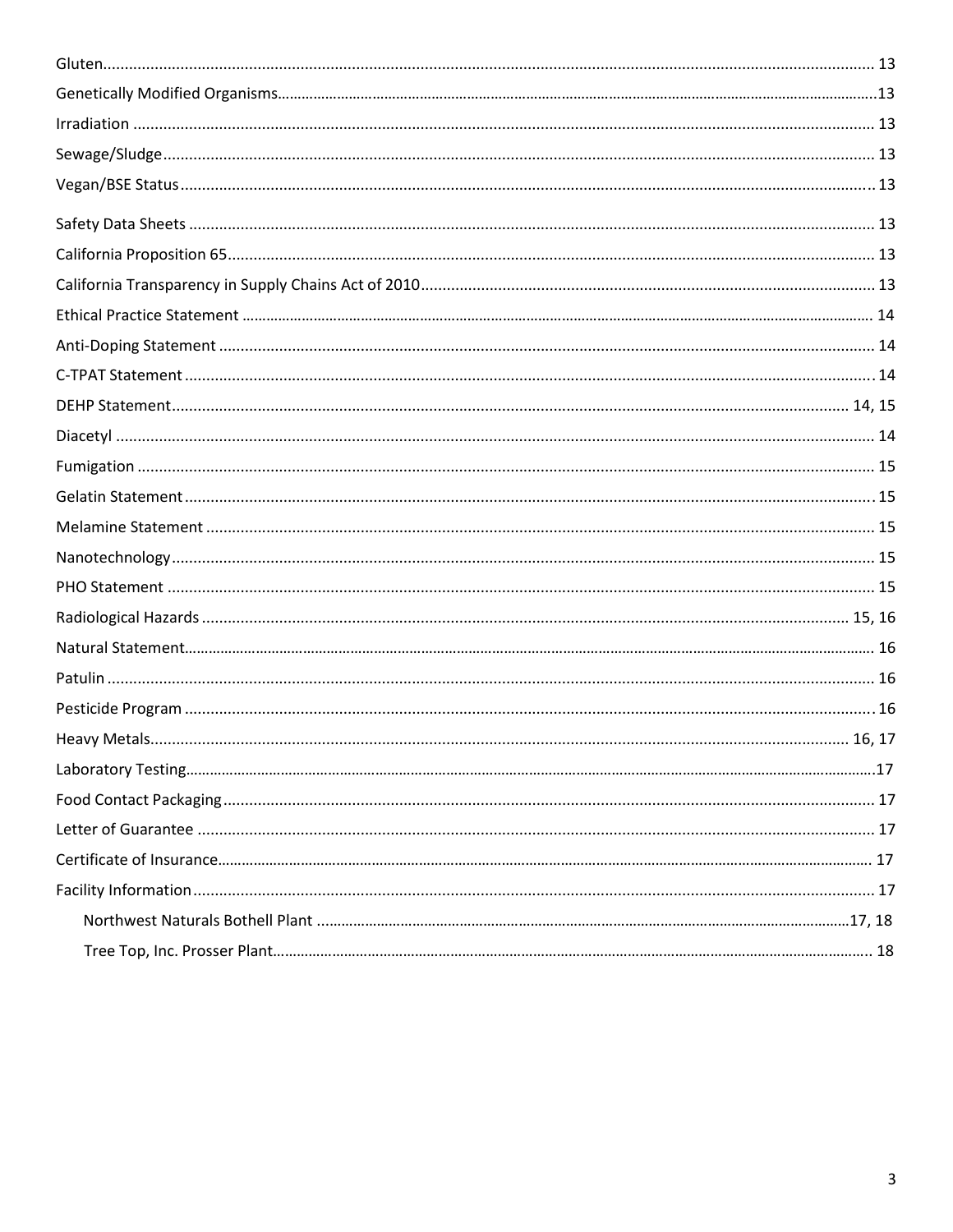| Legal Company Name:        | Northwest Naturals, LLC                                               |
|----------------------------|-----------------------------------------------------------------------|
| <b>Mailing Address:</b>    | 11805 North Creek Parkway South, Suite A-104<br>Bothell WA 98011-8803 |
| Phone:                     | 425-881-2200                                                          |
| Corporate Fax:             | 425-881-3063                                                          |
| <b>Remittance Address:</b> | Same as above<br>Email: ar@nwnaturals.com                             |
| DUNS#                      | 04-585-5186                                                           |
| Federal Tax ID#            | 900193067                                                             |

### <span id="page-3-0"></span>Northwest Naturals, LLC Mission Statement

 To consistently increase profitability by providing innovative fruit juice solutions and superior service through creative, high performing employees.

#### <span id="page-3-1"></span>**Sustainability**

Something is sustainable when it meets the needs of the present without compromising the ability of future generations to meet their own needs. Our parent company, Tree Top Inc. has growers who know the meaning of caring for their land and trees to provide for their families, generation after generation, and the value of respecting Mother Nature and our Planet. As part of a grower-owned cooperative, we share those values and know our business is more than just about current profits. We believe it's about People, Planet and Profit.

The core principles behind our practices are to:

- Minimize harm
- Maximize benefit
- Be accountable & responsive to key stakeholders
- Support strong financial results

The following are our primary focus areas:

- Manufacturing Plant Energy Use
- Water Use and Wastewater
- Emissions/Air
- Packaging
- Employee Welfare
- Community Support & Volunteerism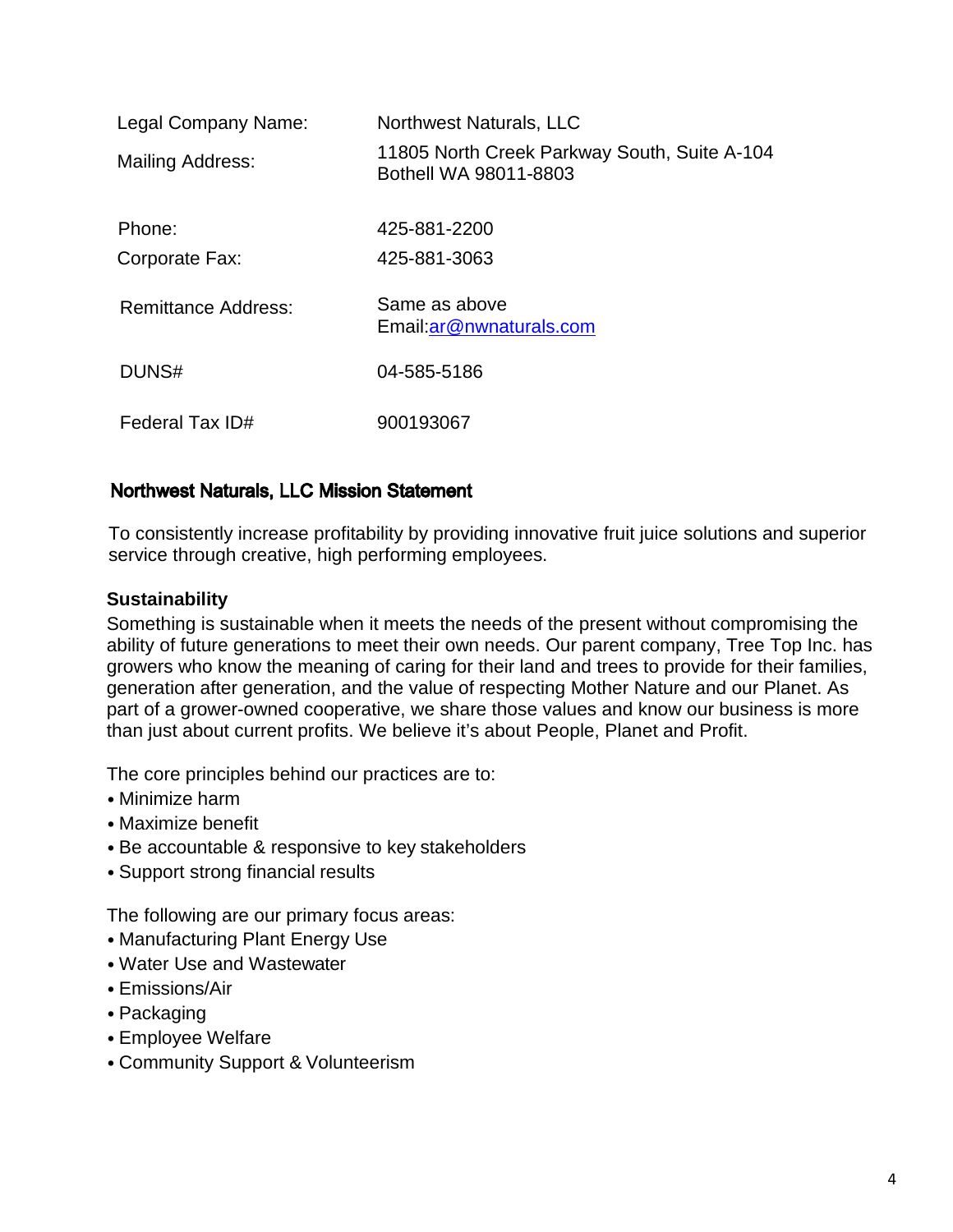### <span id="page-4-0"></span>**Employee Welfare**

We build strong relationships with employees, customers, and business partners – based on mutual respect and support, valuing each other's experience, options, and diversity.

Northwest Naturals, LLC is an Equal Opportunity / Affirmative Action Employer (EEO) providing gainful employment in a wide range of fields. As part of the Tree Top Inc., we participate in an annual audit and complete an Affirmative Action Plan in compliance with the Office of Federal Contract Compliance Programs (OFCCP) and the Department of Labor. Northwest Naturals, LLC requires all vendors and suppliers to comply with applicable affirmative action, and labor laws and regulations.

Northwest Naturals, LLC strives to provide a safe work environment for all employees. Each facility has an established safety committee that meets on a regular basis. Employees are provided personal protective equipment as needed to perform safe job function and maintain GMP compliance. Examples include gloves, bump caps, hairnets, hearing, eye protection, etc.

### <span id="page-4-1"></span>**Ethics and Code of Conduct**

Northwest Naturals, LLC has a formal Code of Conduct using international standards similar to those held by many major international manufacturing companies. Voluntary third-party Ethics Audits were undertaken beginning in 2013 at some of the Tree Top Inc. family of manufacturing facilities. Audits compare labor practices, environment, health and safety and code of conduct against the United Nation's Ethical Trading Initiative Standards.

### <span id="page-4-2"></span>**Crisis / Disaster Program**

Northwest Naturals, LLC has a documented Crisis Management Program, including Major Facility Disaster Plan and Administrative Disaster Recovery Plan. These include procedures to follow in case of unexpected crisis events to minimize disruption and resume normal operations as quickly and safely as possible.

### <span id="page-4-3"></span>**Quality Management**

Northwest Naturals, LLC is committed to continuously meeting customer specifications and regulatory requirements, providing safe and high quality products. Northwest Naturals, LLC achieves this by establishing, monitoring, and regularly reviewing food safety and quality objectives and goals, implementing continuous improvement, HACCP, GMP, and relevant process control management programs.

The policies and procedures contained in the Northwest Naturals, LLC Quality Systems are intended to assure that the products and services we produce meet regulatory requirements and our customer's needs. Management is committed to providing the human and financial resources necessary to achieve and maintain certifications and is committed to annual review of the entire Safe Quality Food (SQF) program.

Northwest Naturals, LLC has a Quality Food Safety Manager and team on site. Quality policies, methods and procedures are documented and stored electronically. These are reviewed annually and updated as needed.

Northwest Naturals, LLC management are members of various trade organizations including: Northwest Food Processors Association, Grocery Manufacturers Association, Juice Products Association, Apple Processors Association, Institute of Food T, AOAC International, National Environmental Health Association, and International Association for Food Protection.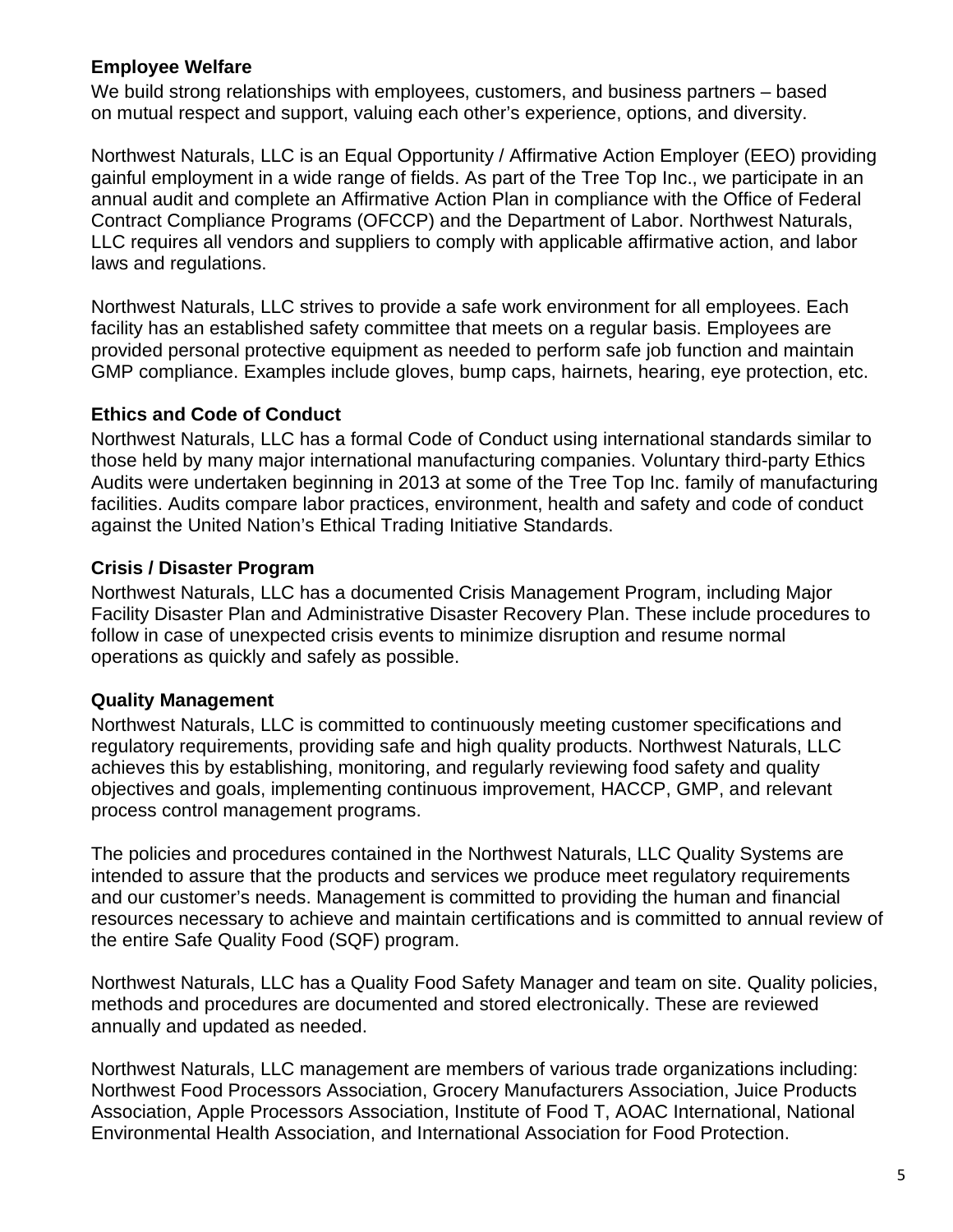### <span id="page-5-0"></span>**Regulatory Compliance - FSMA**

We have implemented and comply with all required aspects of the Food Safety Modernization Act, per the U.S. Code of Federal Regulations, Title 21, Part, 117. This includes all applicable portions such as for Foreign Supplier Verification. Northwest Naturals products are all covered under the Juice HACCP rule (Title 21, Part 120). For all products supplied under the Tree Top umbrella, not covered under the Juice HACCP rule (Title 21, Part 120), the required hazard analysis has been performed, and all identified potential hazards and generated food safety plans comply with Subpart C – Hazard Analysis and Risk-Based Preventive Controls. Throughout the Tree Top Inc. family are several quality and operations personnel that are PCQI certified per FDA training requirements which ensures that we have at least one PCQI certified individual per location.

### <span id="page-5-1"></span>**Current Good Manufacturing Practices**

Facility specific Good Manufacturing Practices (GMPs) outline the requirements for the production of safe foods and are required of all employees and visitors. This program controls Personnel (disease control, cleanliness, jewelry, personal item storage, food and beverage consumption, smoking and visitor control), Plant and Grounds, (grounds, plant construction and design, lighting and ventilation), Sanitary Operations (cleaning compounds, pest control, sanitation of food contact surfaces), Sanitary Facilities, Equipment and Utensils, Procedures, Warehousing and Distribution, and Defect Action Levels. Inspections and audits occur with regular frequency and timely correction of findings. The Northwest Naturals, LLC Good Manufacturing Practices program has been modeled after the FDA CGMP guidelines.

### <span id="page-5-2"></span>**Pest Control**

A Pest Control Program is in place to exclude and control conditions that encourages pest activity from Northwest Naturals, LLC production area, product and packaging storage, and the outside premises of each plant. Pests include, but are not limited to birds, rodents, and insects. An updated map showing the location of all devices, both internal and external, is available for each facility. Northwest Naturals, LLC facilities utilize licensed contracted pest control operators (PCO) on a weekly inspection basis. The PCO, Sprague, is responsible for providing a report of all activity to Northwest Naturals, LLC management for review and trending analysis. No pesticides are stored on site.

### <span id="page-5-3"></span>**Training**

Northwest Naturals, LLC employees have annual scheduled training via a computer based training system (Alchemy). Some topics included in this training: GMP, Safety, Allergen Awareness, HACCP, SSOP's Personal Hygiene, SQF and job related training. All training is logged and maintained at the facility.

### <span id="page-5-4"></span> **Sanitation**

A written Master Sanitation schedule for periodic cleaning of the facility is implemented and documented. This includes detailed instructions for frequency, method, and responsibility. Effectiveness of cleaning SSOP's is validated using visual, analytical, and microbiological checks. The cleanliness of the equipment is checked using ATP swabs after cleaning to verify sanitation. The facility Production Manager oversees the sanitation program. Cleaning records are maintained in paper format.

### <span id="page-5-5"></span>**Preventative Maintenance**

A program is in place to maintain and repair the plant, equipment and building in a manner that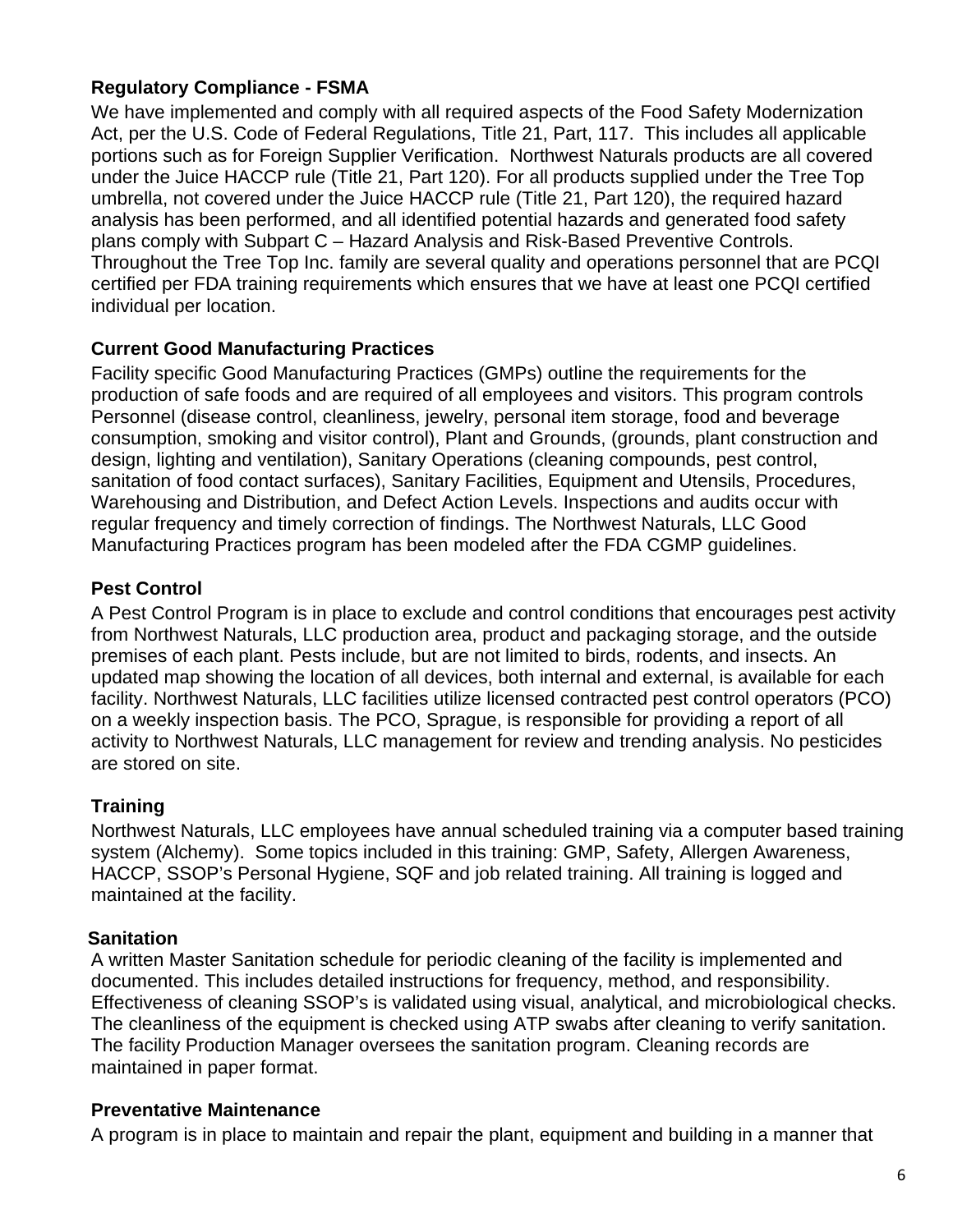minimizes the risk of product, packaging, or equipment contamination. This is accomplished through work orders, PM check sheets, and the Preventive Maintenance Program list.

### <span id="page-6-0"></span>**Environmental Monitoring Program**

An Environmental Monitoring Program is in place to monitor the facilities environment for microbial risks. Monitoring of both processing and non-processing areas is conducted at minimum monthly using scientifically acceptable methods. The monitoring plan includes target organisms, zones, swabbing sites, action levels, and corrective action responses. The controls for *Salmonella* and *Listeria* spp. will be product, process, and facility specific. Samples are taken during normal times of operation to assure results represent environmental conditions throughout the operation cycle. For those facilities with forced air in food contact areas, air quality testing is conducted twice per year, with sampling locations and documentation of results for historical records/trend analysis.

### <span id="page-6-1"></span>**Sample Retain Program**

Northwest Naturals, LLC facilities have developed a "written sample retain procedure" following the guidelines of our Retention program containing representative samples of all products produced within each plant. All retain samples are kept in appropriate storage for at least the intended shelf-life period date.

### <span id="page-6-2"></span>**Shelf Life**

If shipped and stored unopened and frozen ( $0^{\circ}$  F or below), Northwest Naturals' products have a guaranteed shelf life of at least 12 months from our last quality check of the product.

### <span id="page-6-3"></span>**[SQF Program](#page-6-3)**

The SQF Program is a leading, global food safety and quality certification program and management system designed to meet the needs of buyers and suppliers worldwide. It provides independent certification that a supplier's food safety and quality management system complies with international and domestic food safety regulations.

Northwest Naturals, LLC is committed to providing quality products and we currently have SQF certification for our facility. Third party audit is conducted annually to a Global Food Safety Initiative (GFSI) Standard. All facilities are SQF Food Safety Code Certified by Eurofins. <http://www.nwnaturals.com/resource-library/documents>

| Facility       | Audit<br>Date | Date of<br>Expiry | Certificate# | Rating/Score        |
|----------------|---------------|-------------------|--------------|---------------------|
| <b>Bothell</b> | 3/10/22       | 5/30/23           | 17762        | $E - Excellent/100$ |
| Prosser        | 12/8/21       | 2/25/23           | 9907         | G - Good /92        |

### <span id="page-6-4"></span>**Food Safety / HACCP**

In accordance with the regulation promulgated under the United States Federal Food, Drug and Cosmetic Act and the U.S. Code of Federal Regulations, Title 21, Part 120 regarding Hazard Analysis and Critical Control Point Systems: Northwest Naturals, LLC certifies that all fruit products sold and delivered into commerce comply with Hazard Analysis and Critical Control Point (HACCP) Systems and Procedures for Safe and Sanitary Processing and Importing of these products as stated in 21 CFR 120.

Northwest Naturals, LLC has established HACCP plans, flow charts and pre-requisite programs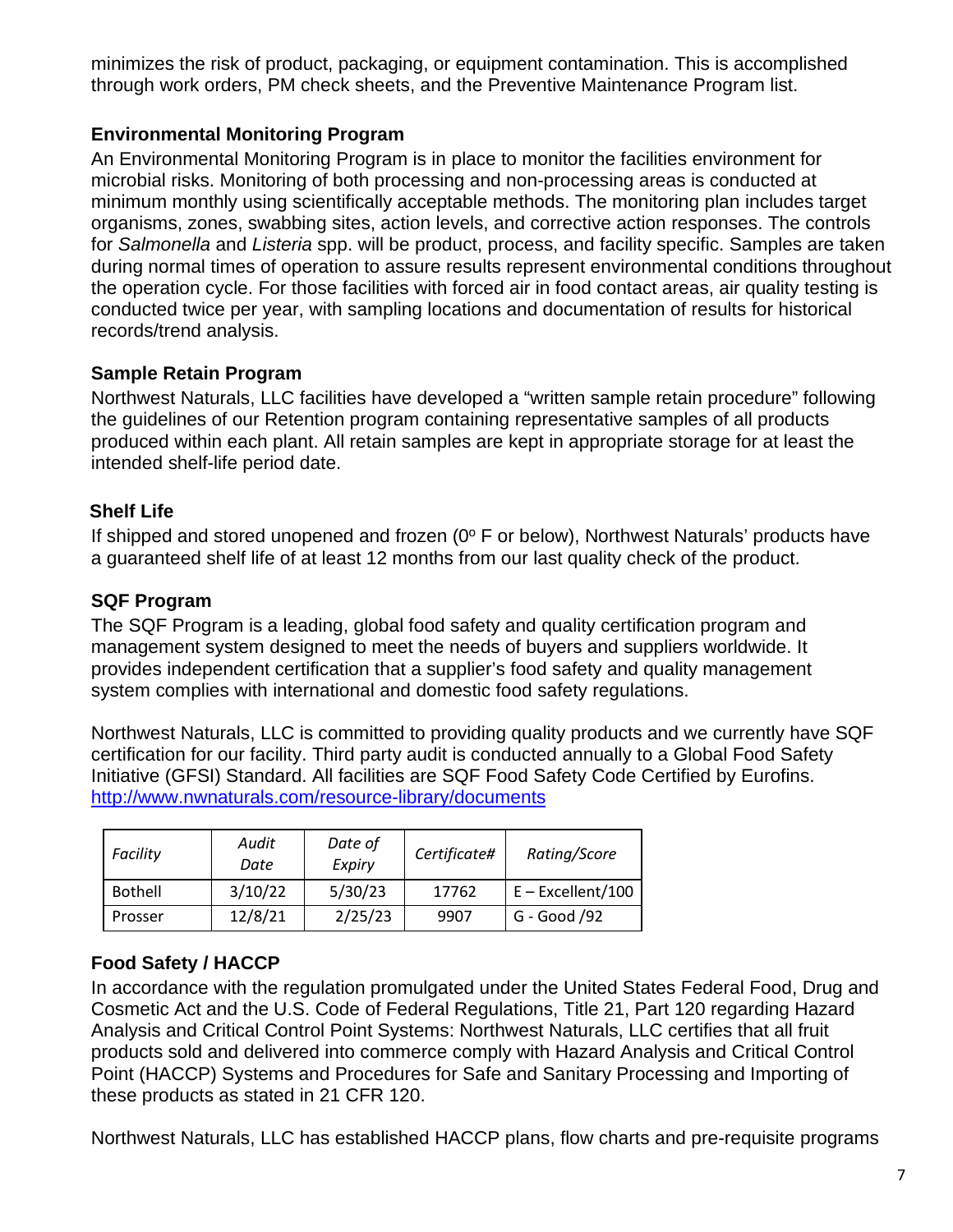to meet FDA requirements. A dedicated HACCP team has been created for each facility and all programs are reviewed at least annually. The Food Safety Plan may include Critical Control Points (CCPs), which are identified by hazard analysis, with controls that are based on scientific evidence to effectively eliminate or reduce the hazard. Records of training, monitoring, annual verification activities and non-conformances are maintained for CCPs, Control Points (CPs) and pre-requisite monitoring programs. The HACCP plans have not been independently certified but are reviewed as part of the SQF Audit process/reviewed by the HACCP Team members on an annual basis. Internal audits are completed monthly at each facility. Corporate Quality Assurance will also audit the progress and improvement in maintaining Good Manufacturing Practices and sanitation at each facility once per year or as needed by risk assessment. In addition, Northwest Naturals, LLC provides fruit ingredients to several of the world's top food/beverage companies who generally audit our facilities annually. These partners continually seek improvement, which help us to become the world class fruit ingredient supplier you can trust and rely on.

### <span id="page-7-0"></span>**Supplier Management - FSVP**

A Supplier Approval program is used to approve and monitor suppliers. Northwest Naturals, LLC has a supplier verification policy to verify that each of our suppliers and/or manufacturers meet regulatory food safety requirements and Northwest Naturals, LLC expectations. This policy includes suppliers of ingredients, packaging supplies, chemicals, cleaning supplies, lubricants, etc. Only approved products from approved suppliers shall be used.

Northwest Naturals products are all covered under the Juice HACCP rule (Title 21, Part 120), thus exempting them from the Foreign Supplier Verification requirement (Title 21, Part 1.500).

Northwest Naturals, LLC has a Supplier Quality Partnership Analysis policy to provide a consistent, thorough way to verify the supplier compliance to regulatory and Northwest Naturals, LLC requirements. Key elements of this policy include a risk assessment of suppliers and on-site Supplier Partnership Analysis. The frequency of an analysis will be determined based on the risk of the supplier.

### **Food Fraud**

Northwest Naturals, LLC Food Fraud Program outlines the key elements we have put in place over the past several years to identify and mitigate risks of Economically Motivated Adulteration in our supply chain. In conjunction with the Supplier Management and HACCP programs, a full Vulnerability Assessment (VACCP) has been created and is reviewed at least annually. We have initiated the appropriate safeguards in addition to the ones inherent to the current programs.

### <span id="page-7-1"></span>**Food Defense**

Northwest Naturals, LLC Food Security Program outlines the key security elements we have put in place over the past several years. We are fully aware of the Public Health Security and Bioterrorism Preparedness and Response Act of 2002 (The Bioterrorism Act), especially items under Section 305 and 306 that require the FDA to develop regulations to better protect the U.S. food supply from, and enable effective reaction, to terrorist attacks.

Northwest Naturals, LLC prides itself on providing high quality, safe products to our customers and has comprehensive Quality and Food Safety policies and programs in place.

Northwest Naturals, LLC considers the following elements:

- Risk Assessment Teams
- Identified threats and risks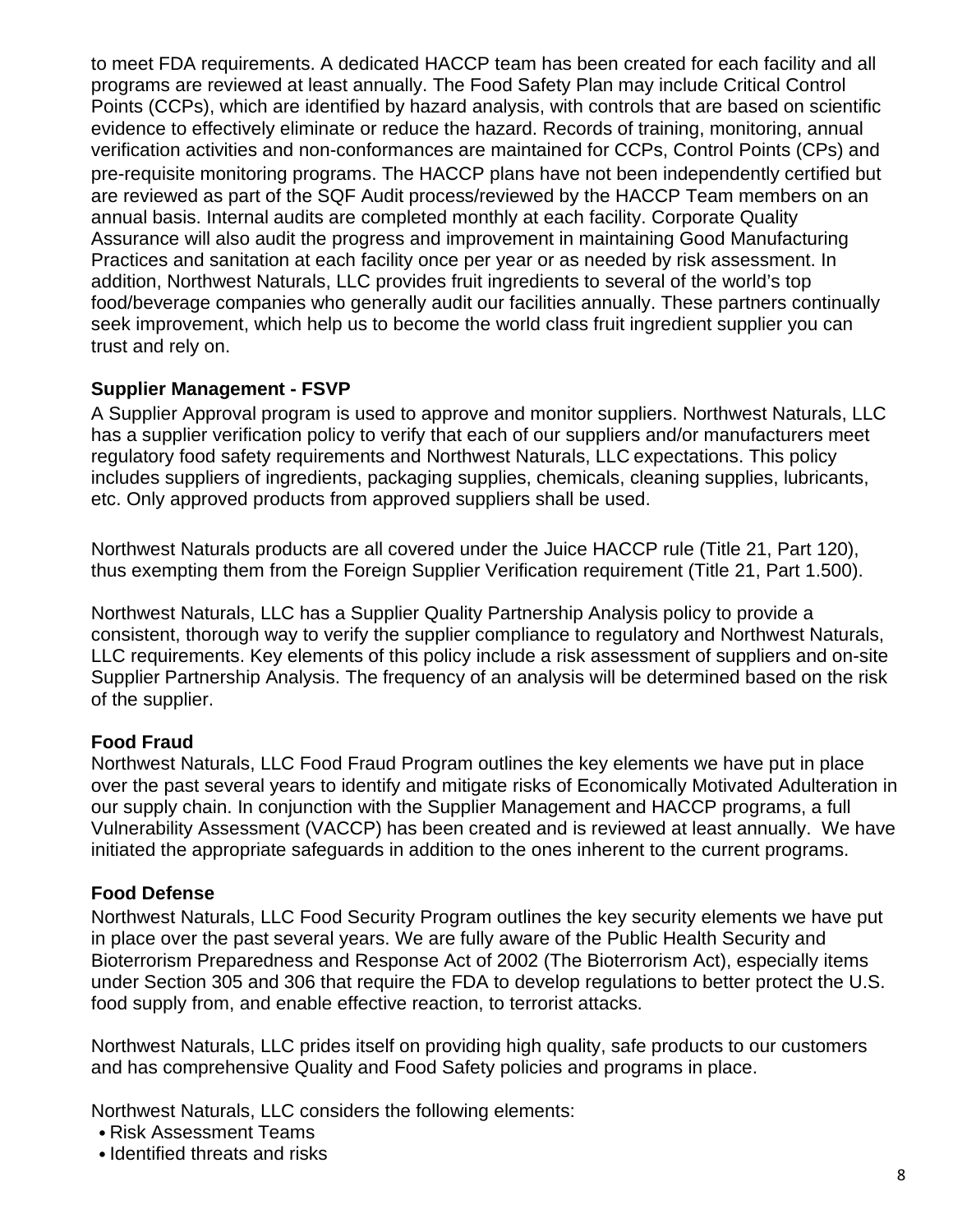- Process flow diagrams for each type of process used to product food and food ingredients
- Control measures to reduce or eliminate the threat or risk
- Controlled processes related to employee hiring, visitor/contractor management, mail handling, water, and air handling
- Routine Security Assessment Audits
- Follow up after Security Audits
- Facility Access Control

As part of our audits, performed at least annually, the physical security of our facility is reviewed, as are our warehouse locations and co-packers. All employees are allowed access to the facility with the use of magnetic key cards with restricted security clearance as needed. Northwest Naturals, LLC facility is accessed via self- closing/locking doors. Key card access is disabled upon termination of employment. All new employees undergo a background check prior to hiring.

In addition, third parties are not given access to our plants unless a Northwest Naturals, LLC employee escorts them. Northwest Naturals, LLC policy requires that incoming ingredients and materials have identifiable tamper evident seals, including bulk and truckload shipments.

### <span id="page-8-0"></span>**Shipping and Receiving Requirements**

Northwest Naturals, LLC has a policy in place to inspect and document incoming and out-going products, ingredients, packaging materials, containers, and trailers to assure no contamination has occurred. Vehicles shall be inspected prior to loading/upon receipt for cleanliness and suitability. Information should be available documenting the nature of the last three shipments for bulk juice/concentrate trailers.

Food products shall not be shipped in mixed loads with other non-food materials where contamination of the food products may occur due to foreign substances, toxic materials, offodors, or other conditions which may render the food ingredient unacceptable.

If the product(s) must be temperature controlled, as specified in the Northwest Naturals, LLC Ingredient Specification, such control shall be provided at the time of loading, and during transit. The communication requirements to the carrier are the responsibility of the product supplier.

All Truck Load trailers shall be sealed, and the seal numbers recorded on the Bill of Lading by Northwest Naturals, LLC personnel. For LTL Loads, Northwest Naturals, LLC requires that all LTL drivers have a padlock, which they are responsible for, to secure the doors of the trailer between pick-ups and deliveries. Once products/ingredients are loaded onto the vehicle, the safety and security of the load is the driver's responsibility.

### <span id="page-8-1"></span>**FDA Registration**

Northwest Naturals, LLC facilities are individually registered, and current with the biennial registration requirements. In the Bioterrorism Act, Congress directed the FDA to keep registration information confidential for security reasons. At Northwest Naturals, LLC we respect that decision and in the spirit of cooperation with government efforts to assure the safety of the food supply, we have determined that we must keep our facility registration information confidential. Therefore, we will not ask for your registration information either. Northwest Naturals, LLC has also confirmed that all of our suppliers, where applicable, have complied with the registration requirements as outlined.

Products produced in Northwest Naturals, LLC facilities shall be produced under regulatory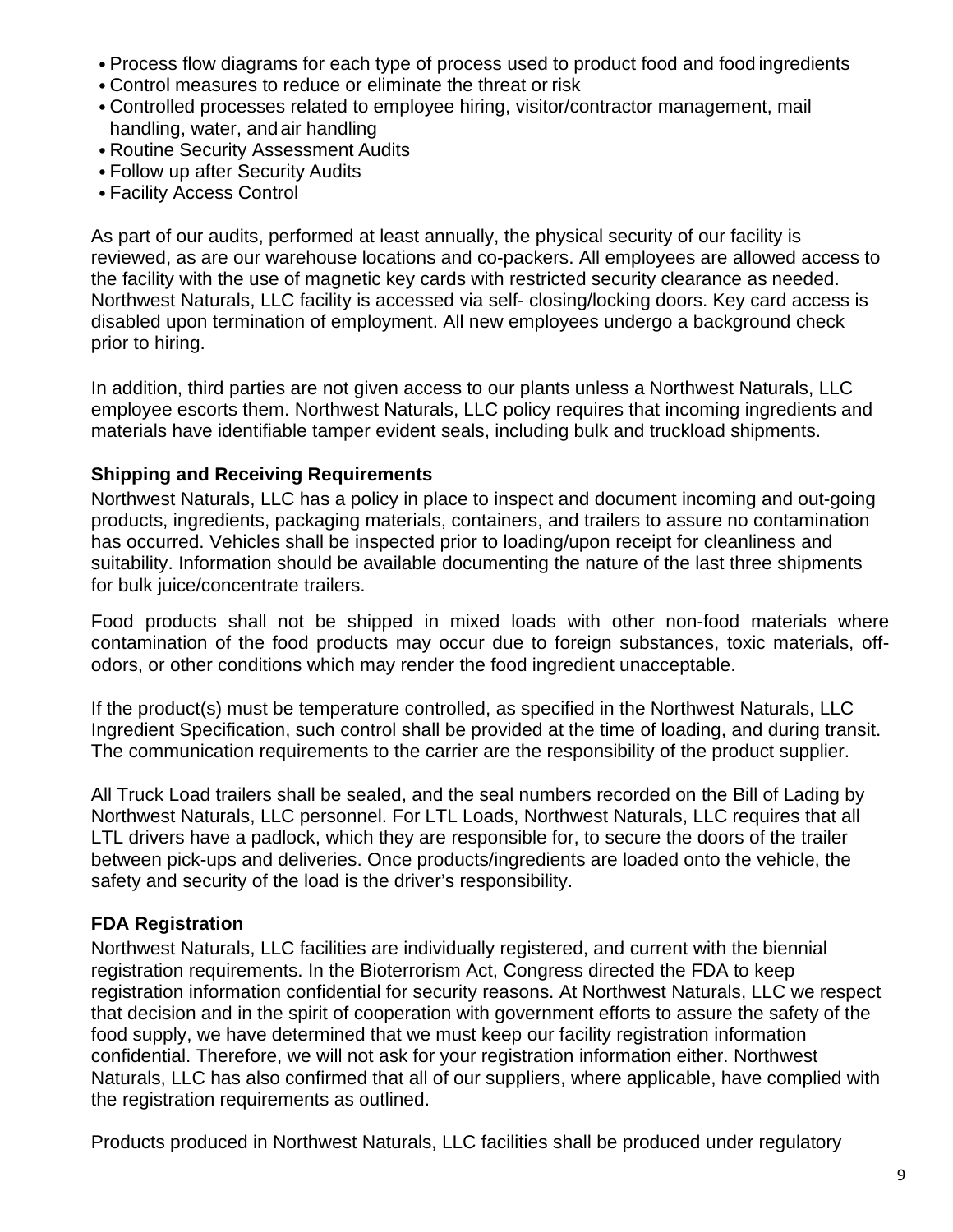guidance of the US Food and Drug Administration as well as the state regulatory agencies where the individual facilities are located (Washington, Oregon, and California). Government agencies perform routine audits of our facilities. Northwest Naturals, LLC has not been issued any FDA 483 forms at any facility within the past three years.

### <span id="page-9-0"></span>**Change Management**

A formal change control procedure is necessary to ensure commercialized products are manufactured, handled, and distributed using controlled processes, which are intended to generate product that consistently meets customer expectations. An overriding corporate policy is in place to assure all of these changes are properly documented with corporate level approval required for significant process changes. A cross-functional team, called a Change Committee, meets on a regular basis to review all proposed changes and assess the impact to the facility, process, products, or safety. This committee shall be defined by each facility. Example of committee: Plant Manager, QA Manager, Maintenance Manager, Safety Designee. Customers may be notified of significant changes affecting the manufacture of their products.

### <span id="page-9-1"></span>**Foreign Material**

Foreign material controls vary by product and may include magnets, metal detection, sieves and in all cases filters. Northwest Naturals, LLC maintains a positive release program for finished goods to ensure products comply with all applicable specifications and attributes.

### <span id="page-9-2"></span>**Complaints**

Customer Complaints Policy is in place to provide prompt and effective action and complaint resolution when dealing with customer complaints. This procedure is designed to identify the special causes of variation and to develop corrective actions to eliminate them in order to improve the production process. All customer complaints will be placed into the customer complaint database. The complaint is investigated, and a corrective action report created. Once complete, within 5 business days, a notification with all complaint details will be sent to the customer.

### <span id="page-9-3"></span>**Recall & Trace**

Northwest Naturals, LLC has a recall policy in place and a Crisis Management Plan combined, identifies the responsibilities, Emergency Contact List, Legal Contacts, Flow Chart and assigned responsibilities in the event of a recall.

The scope of our recall policy includes all items produced or packed by Northwest Naturals, LLC. Data on all ingredients, supplies, and finished products associated with the recall must be collected and documented at a minimum of 100%. The time frame for the completion of a trace should be no more than two (2) hours from the time of receiving the initial communication of an issue (this time frame may be less, dependent on customer and/or situational requirements).

Mock recalls or product trace are performed at the facilities at least annually to monitor the effectiveness of our ability to trace product should a recall ever become necessary. All ingredients and finished products are given a unique lot number for traceability in our system. This allows us to trace our product from receiving to the product produced and shipped to customer.

| <b>Recall Coordinator:</b>  | <b>Recall Alternate:</b>         |
|-----------------------------|----------------------------------|
| <b>Courtney Doolin-Lusk</b> | Jennifer Elling                  |
| <b>Food Safety Manager</b>  | <b>Senior Operations Manager</b> |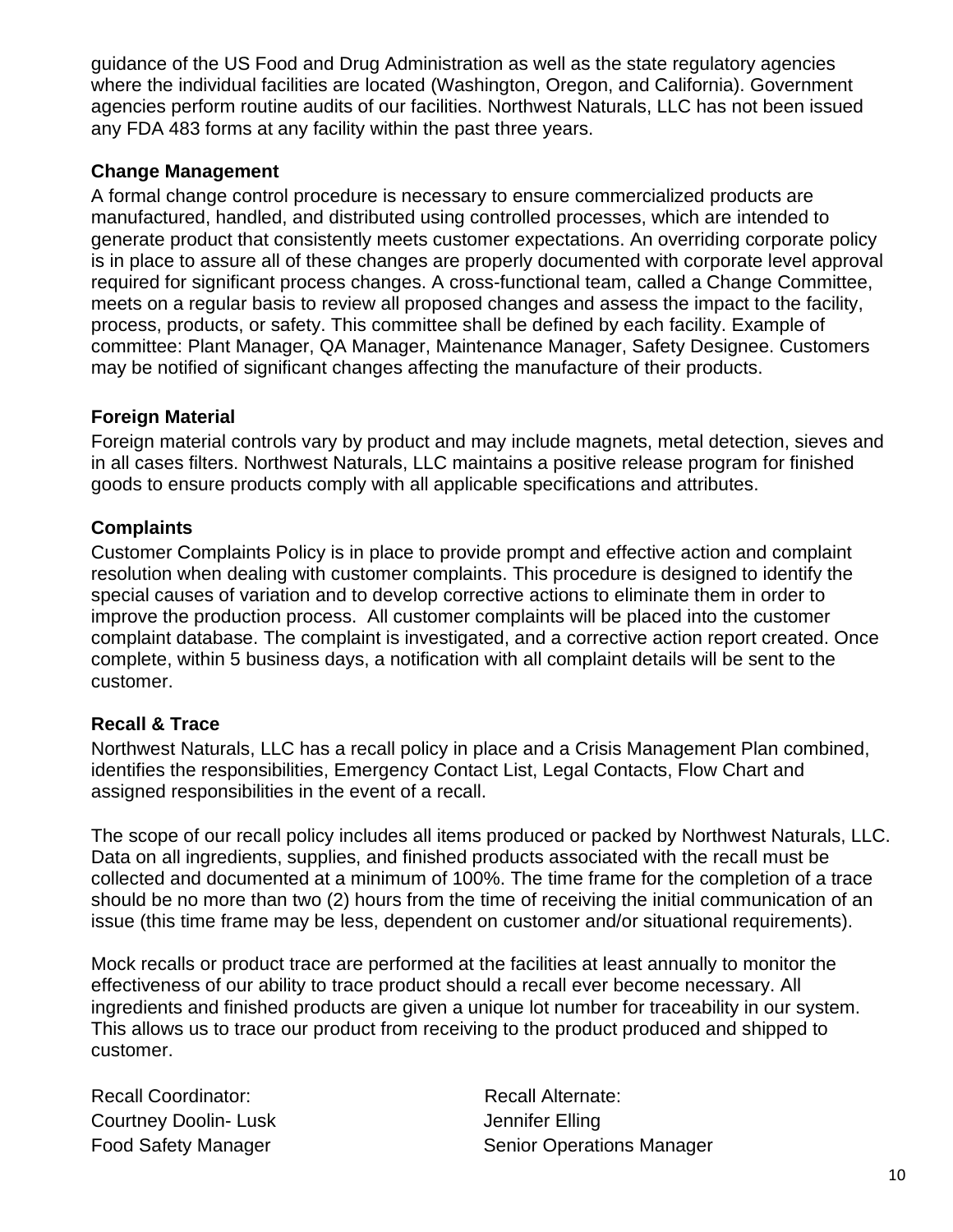Phone: 425-285-2618 425-285-2626 Fax: 425-881-3063 425-881-3063 [courtneyd@nwnaturals.com](mailto:courtneyd@nwnaturals.com) [jennifere@nwnaturals.com](mailto:ennifere@nwnaturals.com)

For after-hours emergency – Courtney Doolin-Lusk, Ph. # 206-409-4422, email: [courtneyd@nwnaturals.com](mailto:courtneyd@nwnaturals.com) 

### <span id="page-10-0"></span>**Product Lot Coding**

Northwest Naturals LLC has three types of lot numbers. The first is for our blended items in which the lot number is a sequential number. Lot numbers are never reused; each is a unique identifier for a specific batch. Our internal tracking system uses the product code and the lot number, although the lot number alone is adequate as an identifier. An example would be lot B-17-01234, this was a batch made in 2017 and was approximately the one thousand two hundred thirty-fourth batch made. The other lot number formats are for straight commodities, where we are not making a batch. An example would be lot P-07-312HX10, this is a non-blended product received November  $8<sup>th</sup>$ , 2007. The rest of the digits (HX10) are internal source codes that aid in the uniqueness of the lot number.

Another lot number example would be TP-09-152, this is a processed product, typically a clarified juice concentrate, received onto inventory June 1<sup>st</sup>, 2009. In all cases please refer to the six digit product code for the product type.

#### <span id="page-10-1"></span>**Rework vs. Reprocess**

Rework is considered product that is brought in from inventory or reworked during a week other than original production week and is blended back, re-inspected, sorted, sieved, dried, etc. Any rework utilized is tracked with the original lot number for usage. Color coded tags are used to identify rework products with allergenic ingredients and is done with same formulation items only (like into like).

The definitions of rework and reprocess are often used interchangeably by different organizations. Tree Top Inc. facilities primarily uses only the rework term throughout our manufacturing locations. Product is allowed to be reworked back into the process for various failed product quality attributes during the same production date, following all appropriate steps to ensure complete traceability. Due to adding the product into a current production stream, needed to be reworked at a later date, defined guidelines are available per the reason for failure. Following all appropriate steps to ensure complete traceability is also a requirement in these circumstances. Rework of product due to failing a food safety measure are never allowed.

 Northwest Naturals, LLC uses the term Redump as we typically only have extra of our specialty blends that is then only ever used in new lots of the same blend code.

### <span id="page-10-2"></span>**Hold for Non-Conforming Product**

Northwest Naturals, LLC has an established Hold for Non-Conforming Product Policy. This policy addresses all holding and releasing practices for non-conforming products, ingredients, processing aides, containers/packaging associated with goods produced at Northwest Naturals, LLC, or its affiliates. All items are tagged and held in the electronic system to prevent accidental shipping. Final disposition is assigned by the Operations Manager or Food Safety Manager. Northwest Naturals, LLC maintains a positive release program for finished goods to ensure products comply with all applicable specifications and attributes. In the event a product fails to meet quality standards, the product is unable to be released for shipment without written customer authorization.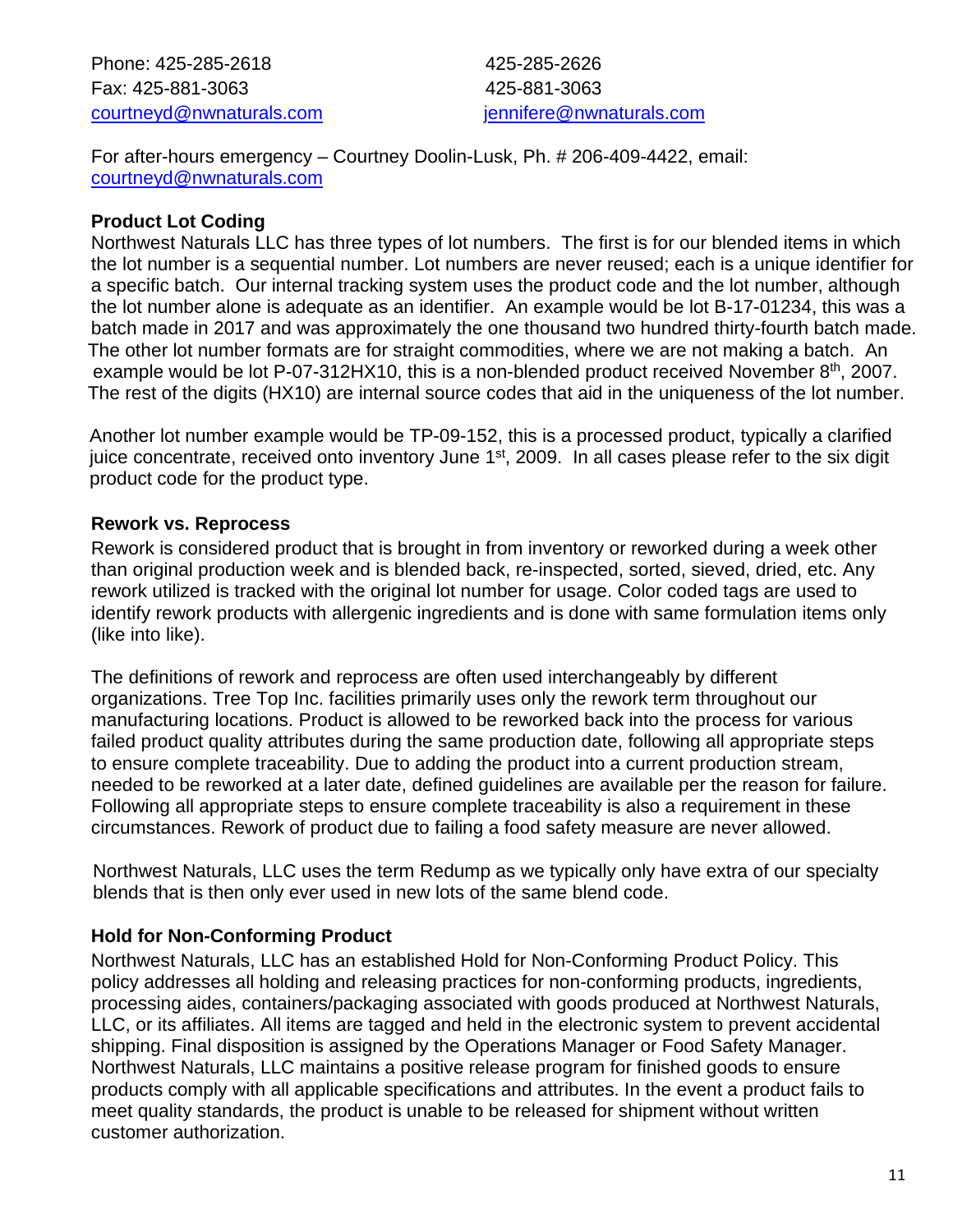### <span id="page-11-0"></span>**Allergens**

A Food Safety Allergen Control Policy is in place for all the 'Big 8' allergens and their derivatives. Two "sensitizing" agents are also included within the scope of the allergen control program: Sulfite and FD&C Yellow #5 (tartrazine). Northwest Naturals, LLC has policies in place for allergen sensitive ingredient controls. An ingredient Hazard Analysis has been conducted for all plant ingredients, process aids, flavors, acidulants, enzymes, food grade lubricants, and food contact antimicrobial agents. Some Northwest Naturals, LLC facilities may utilize the following allergens: Soy (soy lecithin), Tree nuts (Coconut, Lychee nut), Wheat (Modified Wheat Starch), Milk (Whey, Yogurt). All ingredients and finished products are prominently labeled and allergen containing products are stored in segregated areas to avoid any cross contamination.

Each manufacturing facility follows Good Manufacturing Practices (GMPs) and follows allergen control strategies to minimize the potential cross contact of food allergens, including but not limited to HACCP, training, separation of like materials, and sanitation. Standard operating procedures are in place to prevent the cross contamination of non-allergenic products. Each facility has an allergen team with representatives from all appropriate departments. Allergen Control Plan is reviewed annually and updated when necessary – especially when new ingredients are added, when processes or protocols are changed, or when new products or equipment are introduced to the plant. Dedicated tools, containers and utensils are clearly marked, or color coded to identify allergenic ingredient and or product.

Validated Allergen Cleaning Program, Overall Plant Design, Sanitation Standard Operating Procedures, Cleaning Validation Procedures, Cleaning Verification Procedures, Confirmation and Compliance, Staff Training and Education are all included in our Food Safety Allergen Control Policy. Our Allergen Assessment and Sensitizing Policy is available on our website at <http://www.nwnaturals.com/resource-library/documents>

In defining allergens Northwest Naturals, LLC follows the U.S. FDA (FALCPA) to label the limited number of products which utilize allergens. The specific breakdown by facility follows:

| <b>Facility Name</b> | Location    | Allergen(s) Utilized |
|----------------------|-------------|----------------------|
| Prosser              | Prosser, WA | Coconut, Whey        |
| <b>Bothell</b>       | Bothell, WA | <b>None</b>          |

### <span id="page-11-1"></span>**Kosher**

Northwest Naturals, LLC products displaying the "cRc" symbol have been certified as kosher by the Chicago Rabbinical Council.<http://www.nwnaturals.com/resource-library/documents>

### <span id="page-11-2"></span>**Organic**

Northwest Naturals, LLC does offer organic products. Products produced in Washington State are certified Organic by the Washington State Department of Agriculture, the facilities in Oregon are certified by Oregon Tilth. These certificates are available on our website at <http://www.nwnaturals.com/resource-library/documents>

### <span id="page-11-3"></span>**Halal**

The majority of Northwest Naturals, LLC products are currently not Halal certified but most are Halal compliant in that they do not contain alcohol, natural L-cysteine extracted from hair or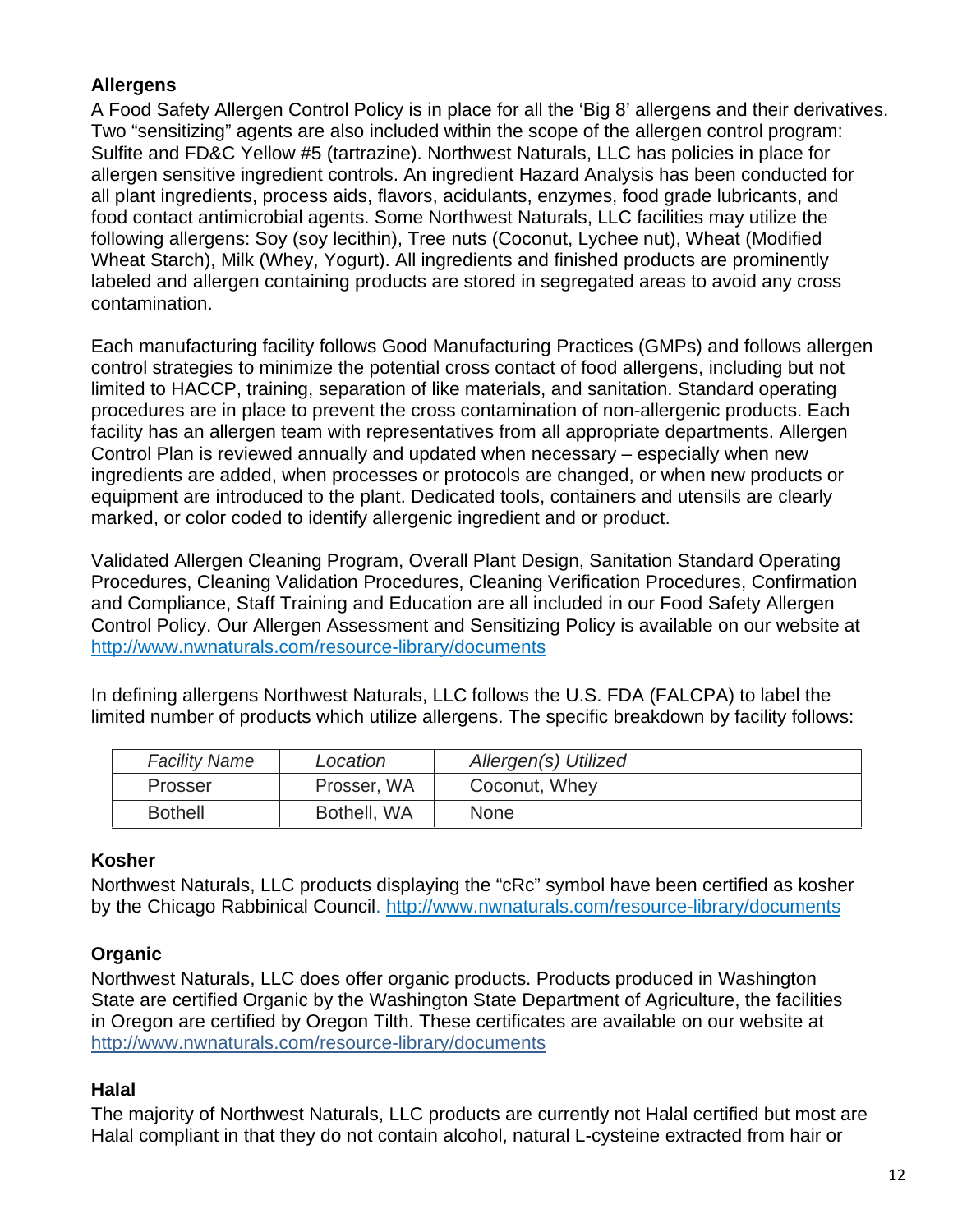feathers, animal fats and/or extracts, bloods of any origin, blood plasma, pork and/or other meat by-products, and alcohol is not used as a processing aid. Some products may contain flavorings that are not considered Halal compliant. Please check with your customer service representative for additional product details.

### <span id="page-12-0"></span>**Gluten**

Northwest Naturals, LLC has a comprehensive Supplier Verification policy. As part of this program, all suppliers are asked to disclose gluten content or contamination in the products that they provide. Northwest Naturals, LLC facility does not utilize any ingredients that may potentially contain gluten.

### <span id="page-12-1"></span>**Genetically Modified Organisms**

Food and food ingredients from genetically engineered plants were introduced into the U.S. food supply in the 1990s. The FDA regulates the safety of foods and food products from plant sources including food from genetically engineered plants. Currently, Tree Top Inc. only accepts fruit grown by our owner/growers or commercial growers producing industry-standard, traditional fruit varieties. Northwest Naturals, LLC only purchases juice concentrates made from traditional fruit varieties. Certain ingredients currently in use, such as ascorbic acid, beet sugar, some flavors and processing aids may be derived from bioengineered ingredients. Whenever possible, traditional non-bioengineered ingredients are utilized. Please check with your customer service representative for additional product details.

### <span id="page-12-2"></span>**Irradiation**

To the best of our knowledge, no Northwest Naturals, LLC products are produced with irradiation.

### <span id="page-12-3"></span>**Sewage/Sludge**

To the best of our knowledge, no products that Northwest Naturals, LLC produces are grown using sewage or sludge.

### <span id="page-12-4"></span>**Vegan/BSE Status**

Northwest Naturals, LLC produces fruit juice products. These products are suitable for vegetarians and vegans. Cane sugar may be used in some formulated products and some manufactures may use bone char in their process.

### <span id="page-12-5"></span>**Safety Data Sheets**

Northwest Naturals, LLC fruit juice products are considered to be "food". We are not aware of any chemicals that may be present in these foods that may be hazardous to your health. Since these products are considered to be "food", they are exempt from OSHA 29 CFR 1910 (Revised July 1, 1985) and do not require an SDS (Safety Data Sheet). The above information is believed to be correct but does not purport to be all-inclusive and shall be used only as a guide.

### <span id="page-12-6"></span>**California Proposition 65**

The quality and safety of the food we produce is of the utmost importance to us. We are compliant today, to the best of our knowledge and as we are able to verify with today's standard tests, with California's Prop 65. CA Prop 65 regulates the limit of many chemicals found in foods or packaging and requires notification of products containing and/or exceeding such. Northwest Naturals, LLC uses the expertise of national food and beverage associations to stay abreast of such issues and follows recommendations on notifications and testing to remain compliant with such laws.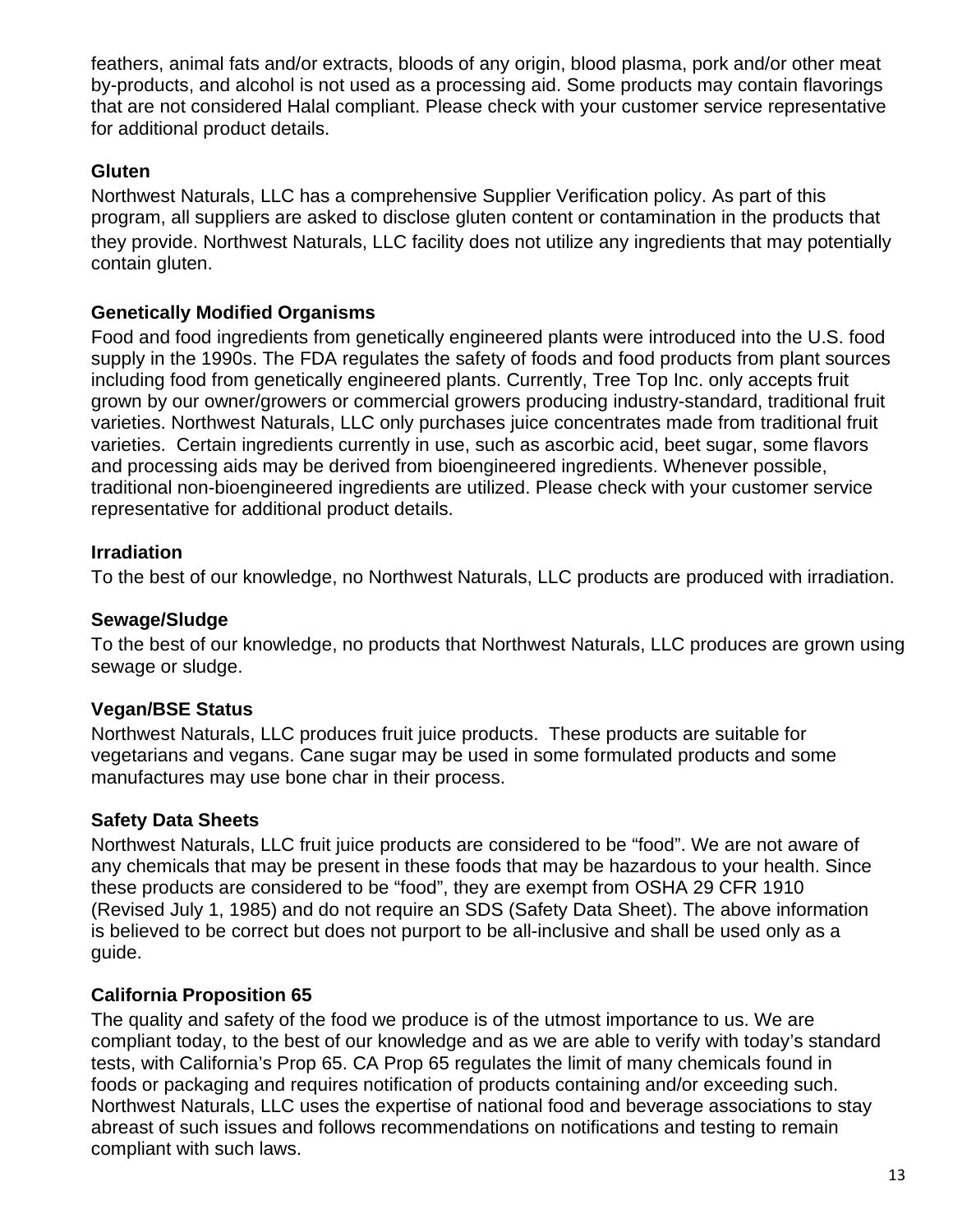### <span id="page-13-0"></span>**California Transparency in Supply Chains Act of 2010**

Northwest Naturals, LLC as a division of Tree Top Inc. is required to comply with the California Transparency in Supply Chains Act of 2010. The Act requires Tree Top Inc. to disclose on our company's web site, a statement disclosing to what extent, if any, we comply with a list of items that were deemed to help eradicate slavery and human trafficking from our direct supply chains for tangible goods offered for sale. Our web-site is compliant with the new law and we invite you to review our position and the steps we're taking for human rights at <http://www.treetop.com/HumanRights.aspx>

#### <span id="page-13-1"></span>**ETHICAL PRACTICE STATEMENT**

Northwest Naturals LLC is engaged in the practice of ethical trading. Ethical trading is defined  $as^3$ :

- 1. Employment is freely chosen No forced labor and employees are not required to surrender their identity paper to their employers.
- 2. Freedom of association and the right to collective bargaining are respected workers have the right to join trade unions.
- 3. Working conditions are safe and hygienic workers are not exposed to risks and steps are taken to prevent accident, injury, or illness.
- 4. Child Labor shall not be used no person shall be employed under the age of 14.
- 5. Living wages are paid employees are paid the legal minimum wage rate.
- 6. Working hours are not excessive working hours are compliant with the national laws and benchmark industry standards.
- 7. No discrimination is practiced workers are treated equally regardless of race, cast, origin, religion, age, disability, gender, marital status, sexual orientation, or political affiliation.
- 8. Regular employment is provided work performed on the basis of recognized employment trough national law.
- 9. No harsh or inhumane treatment is allowed physical abuse, sexual or other harassment, or intimidation is prohibited.
- 10. Our company is a member of Sedex.

### <span id="page-13-2"></span>**Anti-Doping Statement**

Northwest Naturals, LLC products do not contain any items on The World Anti-Doping Code International Standard Prohibited List, January 2017.

### <span id="page-13-3"></span>**C-TPAT Statement**

Northwest Naturals, LLC is a producer of fruit juice concentrates, purees and other fruit based products. Northwest Naturals, LLC does import some agricultural products and ingredients from foreign countries as well as exporting products. At the current time, Northwest Naturals, LLC is not a member of the U.S. Customs and Border Patrol's Customs-Trade Partnership against Terrorism (C-TPAT). Northwest Naturals, LLC utilizes freight brokers and forwarders for international shipments. Northwest Naturals, LLC has a comprehensive security program in place to ensure the safety of the products while they are in our control.

### <span id="page-13-4"></span>**DEHP Statement**

Due to the concern of DEHP contamination, Northwest Naturals, LLC confirms that all manufactured products do not contain phthalates as added components mentioned below and there has been no impact on food quality for the above mentioned products.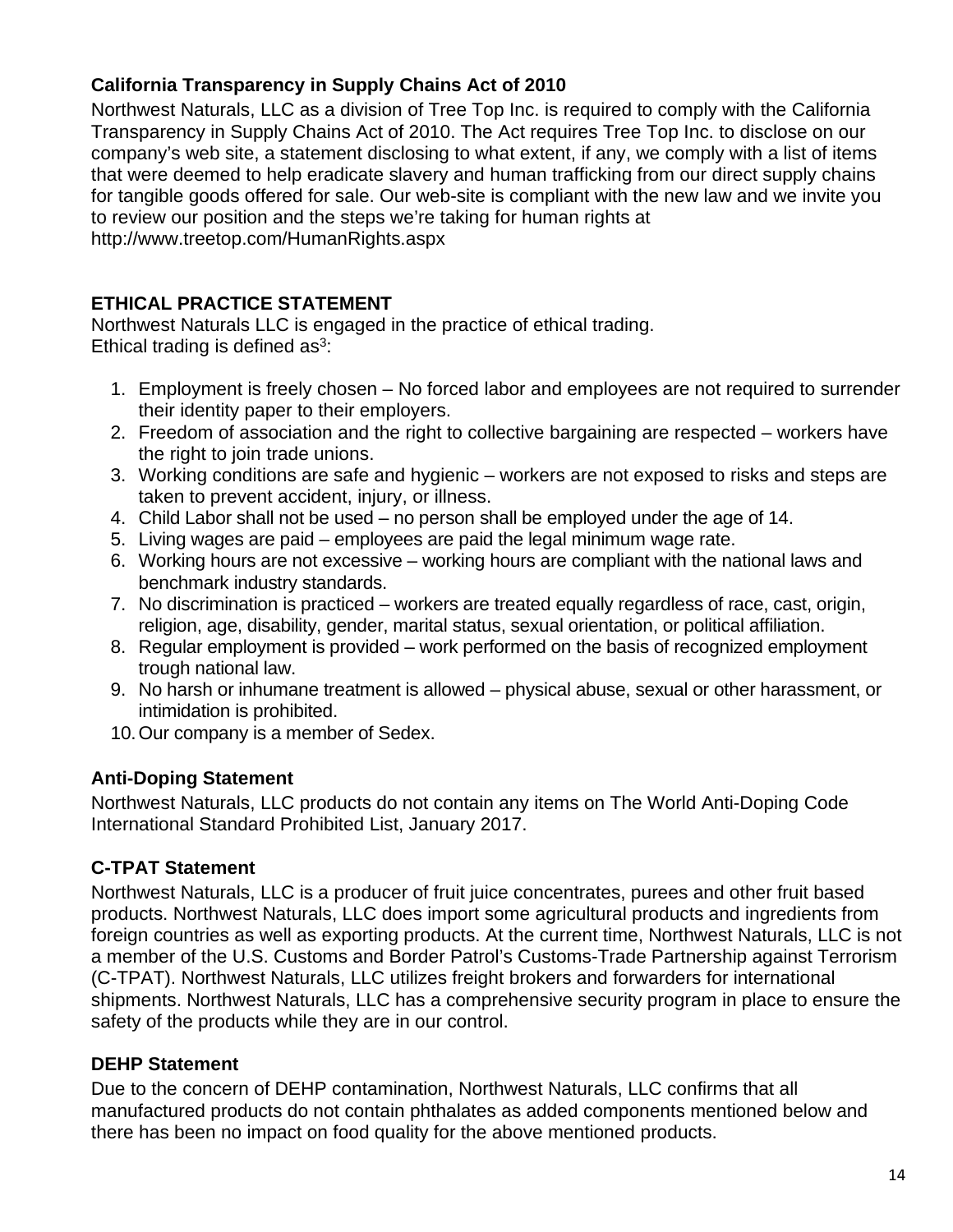- 1) DEHP-bis(2-ethylhexyl) phthalate
- 2) DINP-Di-isononyl phthalate
- 3) BBP-Butyl benzyl phthalate
- 4) DNOP-Di-n-octyl phthalate
- 5) DIDP-Di-isodecyl phthalate
- 6) DBP-Di-n-butyl phthalate

### <span id="page-14-0"></span>**Diacetyl**

Diacetyl is not added to any product produced by Northwest Naturals, LLC.

#### <span id="page-14-1"></span>**Fumigation**

Fumigation is specifically treating with a gaseous form of a chemical to kill a pest. Fumigation is not utilized by Northwest Naturals, LLC for any of the products produced nor in the trailer/containers product is shipped in. According to our Shipping Policy, all of the containers are inspected prior to loading for shipment.

#### <span id="page-14-2"></span>**Gelatin Statement**

Northwest Naturals, LLC does not currently use any gelatin in their processes.

#### <span id="page-14-3"></span>**Melamine Statement**

Melamine is an organic based chemical most commonly found in the form of white crystals rich in nitrogen and is widely used in plastics, adhesives, countertop, dishware, and similar products. Addition of melamine into food is not approved by the FAO/WHO Codex Alimentarius (food standard commission), or by any national authorities. Northwest Naturals, LLC products do not contain Melamine.

#### <span id="page-14-4"></span>**Nanotechnology**

Northwest Naturals, LLC does not produce any products using nanotechnology or Engineered Nanoscale Material.

### <span id="page-14-5"></span>**PHO Statement**

Northwest Naturals, LLC products do not contain partially hydrogenated oils (PHOs).

### <span id="page-14-6"></span>**Radiological Hazards**

Northwest Naturals, LLC committed to meeting all CFR code regulations (including 21 CFR 117, food Safety and Preventive Controls and Risk Based Evaluation) and all other aspects of the Food Safety Modernization Act (FSMA) enacted into law on January 4, 2011. As a part of the Preventive Controls requirement, a radiological risk assessment has been completed.

Northwest Naturals, LLC has reviewed its ingredients, packaging, and environment for the potential of a radiological risk to occur. We have concluded that this risk is "unlikely to occur" based on the following:

- 1. Since 2011 and the Japan Fukushima incident, the FDA has had continual surveillance at the U.S. borders monitoring and testing imported food, including radiation screening of shipments. To date, the FDA has not had any findings of radionuclides from any foods with radiation levels that would pose a public health concern.
- 2. Northwest Naturals, LLC does not currently source any agricultural products, processing aids or packaging materials from Japan.
- 3. The Environmental Protection Agency regulates testing on radionuclides in drinking water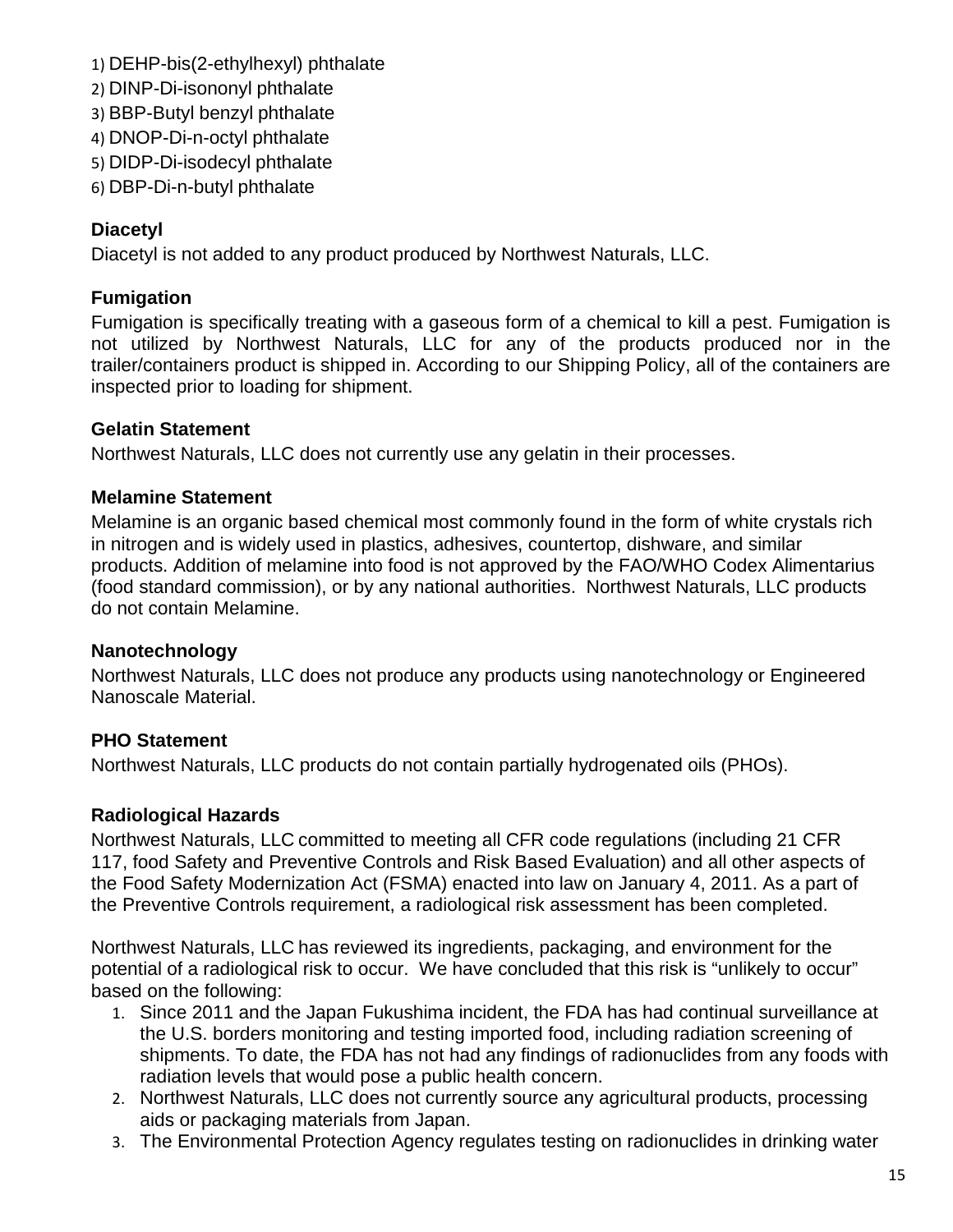to protect public health. Municipalities are required to test for radium-226 & 228 based on a schedule that coordinates with the detection level during the initial monitoring process. The Northwest Naturals, LLC facility receives water from local municipalities and collect testing information that analyzes for possible contamination. All results indicate compliance to the standard.

4. The Nuclear Regulatory Commission's advises, there is less risk to food and water supplies outside the 50 mile radius of our nearest Nuclear Power Plant. In the event of a failure at a Nuclear power plant, Northwest Naturals, LLC will follow the recommendations of the 2 emergency planning zones (EPZ) that have been created by the NRC in regard to air, food, and water supply.

#### <span id="page-15-0"></span>**Natural Statement**

Currently, while the Canadian Food Inspection Agency defines of the use of the term "Natural", many countries, including the United States, have not defined and regulated the broad term "Natural" as it applies to foods.

According to the U.S. Food & Drug Administration website, the FDA has considered the term "natural" to mean that nothing artificial or synthetic (including all color additives regardless of source) has been included in, or has been added to, a food that would not normally be expected to be in that food. However, this policy was not intended to address food production methods, such as the use of pesticides, nor did it explicitly address food processing or manufacturing methods, such as thermal technologies, pasteurization, or irradiation. The FDA also did not consider whether the term, "natural" should describe any nutritional or other health benefit. Northwest Naturals hereby certifies that our single Juice Concentrates and purees are 100% Natural. They contain no artificial colors, flavors, or preservatives.

#### <span id="page-15-1"></span>**Patulin**

Patulin is a mycotoxin produced by certain species of mold that will grow on some fruits. Based on a review of current scientific evidence, the FDA concluded that Patulin be considered a toxic substance and set a regulatory action guidance limit of 50 micrograms per kilogram (50 parts per billion) as determined on single strength juice, reconstituted single strength juice, or the single strength apple juice component of the food. Beyond these products, the FDA has not set an action level for Patulin, e.g. dried apples.

Tree Top Inc. policies addresses Patulin in Apple juice products (Apple juice, apple juice concentrate, and apple puree) and controls Patulin through utilizing a stringent inspection process at the time of receipt, as well as the first step in processing of the apples and a thorough fruit washing step is completed prior to processing the apples. Any lot found to exceed this limit is disposed of and followed by a thorough sanitation protocol.

Northwest Naturals, LLC requires Patulin test results per lot on all applicable incoming raw materials.

#### <span id="page-15-2"></span>**Pesticide Program**

Northwest Naturals, LLC suppliers use pesticides approved for use in the United States. Northwest Naturals, LLC has a pesticide residue monitoring program for finished product types. This program is used to assure that the pesticide residue levels are in compliance with State, EPA and FDA regulations.

#### <span id="page-15-3"></span>**Heavy Metals**

Some heavy metals are naturally occurring in tree fruits. Northwest Naturals, LLC has a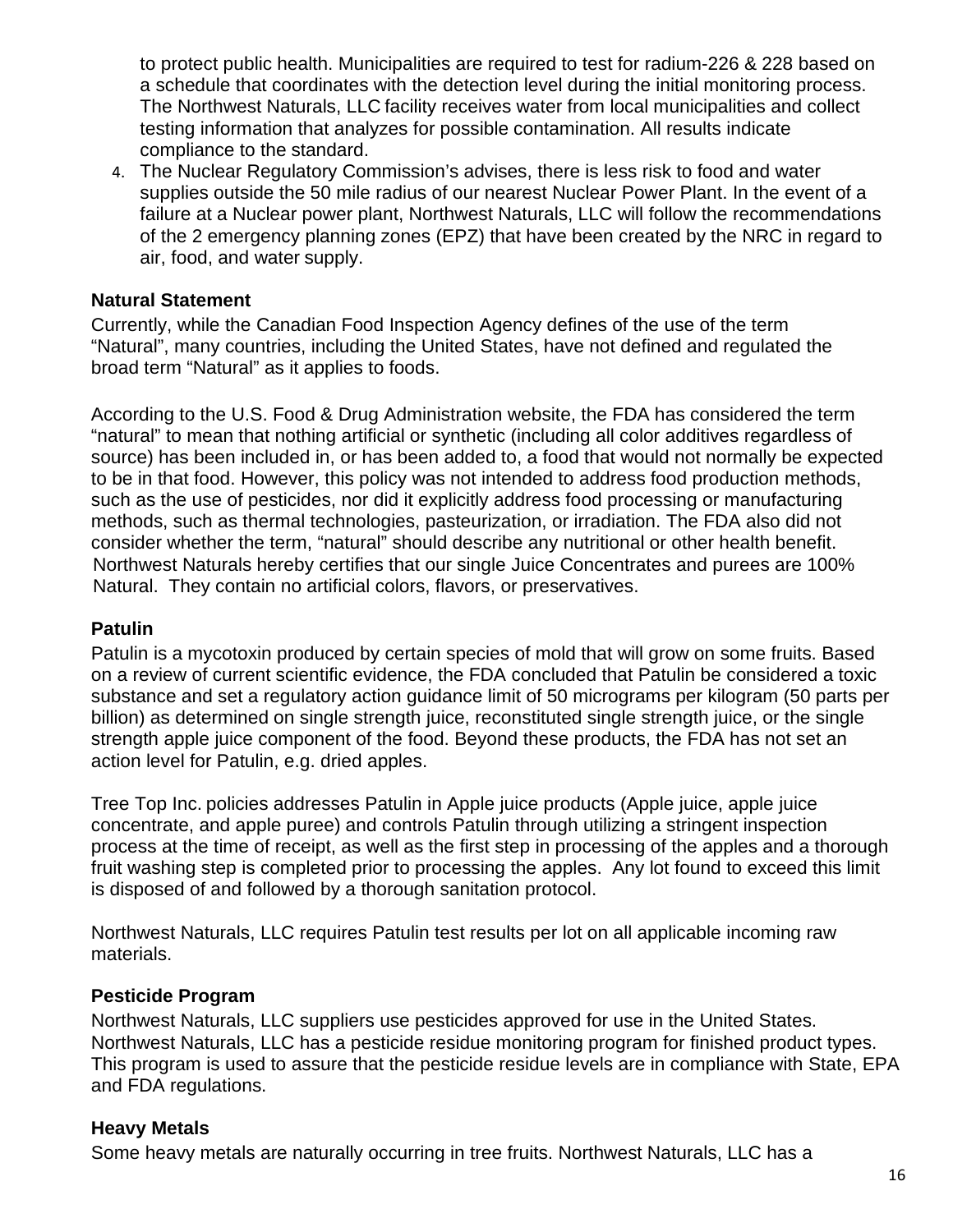Finished Product and Purchased Ingredient Heavy Metals Monitoring Program. The Heavy Metal screening includes Arsenic, Lead, and Cadmium.

All raw materials are tested to the following standards:

| Element              | Level (as single strength) |
|----------------------|----------------------------|
| Lead                 | $<$ 40 ppb                 |
| <b>Total Arsenic</b> | $<$ 20 ppb                 |
| Cadmium              | $<$ 20 ppb                 |

### <span id="page-16-0"></span>**Laboratory Testing**

Northwest Naturals, LLC laboratories have procedures in place regarding test methods, training, calibrations, and proficiency testing. The Tree Top Inc. Quality Assurance Laboratory (QAL) is capable of testing Pesticides, Heavy Metals, Patulin, Nutritional and Microbiological. A scheduled program of product testing is in place for products including microbiological, chemical, physical, and organoleptic. Results are recorded and reviewed for trends. Northwest Naturals, LLC methods comply with current AOAC Methods and the Compendium of Microbiology for Foods.

Third party laboratories may be used as required by external customers or as needed. All third party laboratories used by Northwest Naturals, LLC must have ISO/IEC 17025:2005 accreditation, renew their accreditation annually and provide a copy of their Certificate of Accreditation and scope.

#### <span id="page-16-1"></span>**Food Contact Packaging**

The food contact packaging used for Northwest Naturals, LLC products meets all applicable FDA regulations for use.

### <span id="page-16-2"></span>**Letter of Guarantee**

An annual Letters of Guarantee is published to our website. [http://www.nwnaturals.com/resource](http://www.nwnaturals.com/resource-library/documents)[library/documents](http://www.nwnaturals.com/resource-library/documents) 

#### <span id="page-16-3"></span>**Certificate of Insurance**

Certificates of Insurance can be provided upon request

*Please visit our website at* <http://www.nwnaturals.com/resource-library/documents> *or contact your Sales Representative for additional information.* 

#### <span id="page-16-4"></span>**Facility Information**

Each manufacturing facility is of appropriate size, location, construction, and design to allow manufacture of safe and compliant finished products. Equipment used is suitable for the intended purpose.

 **Bothell Manufacturing Facility 11805 North Creek Parkway South, Suite A104 Bothell, Washington 98011 Phone 425-881-2200 Fax 425-881-3063** 

Since 1980 Northwest Naturals has specialized in transforming fruit into nutritious, natural juice